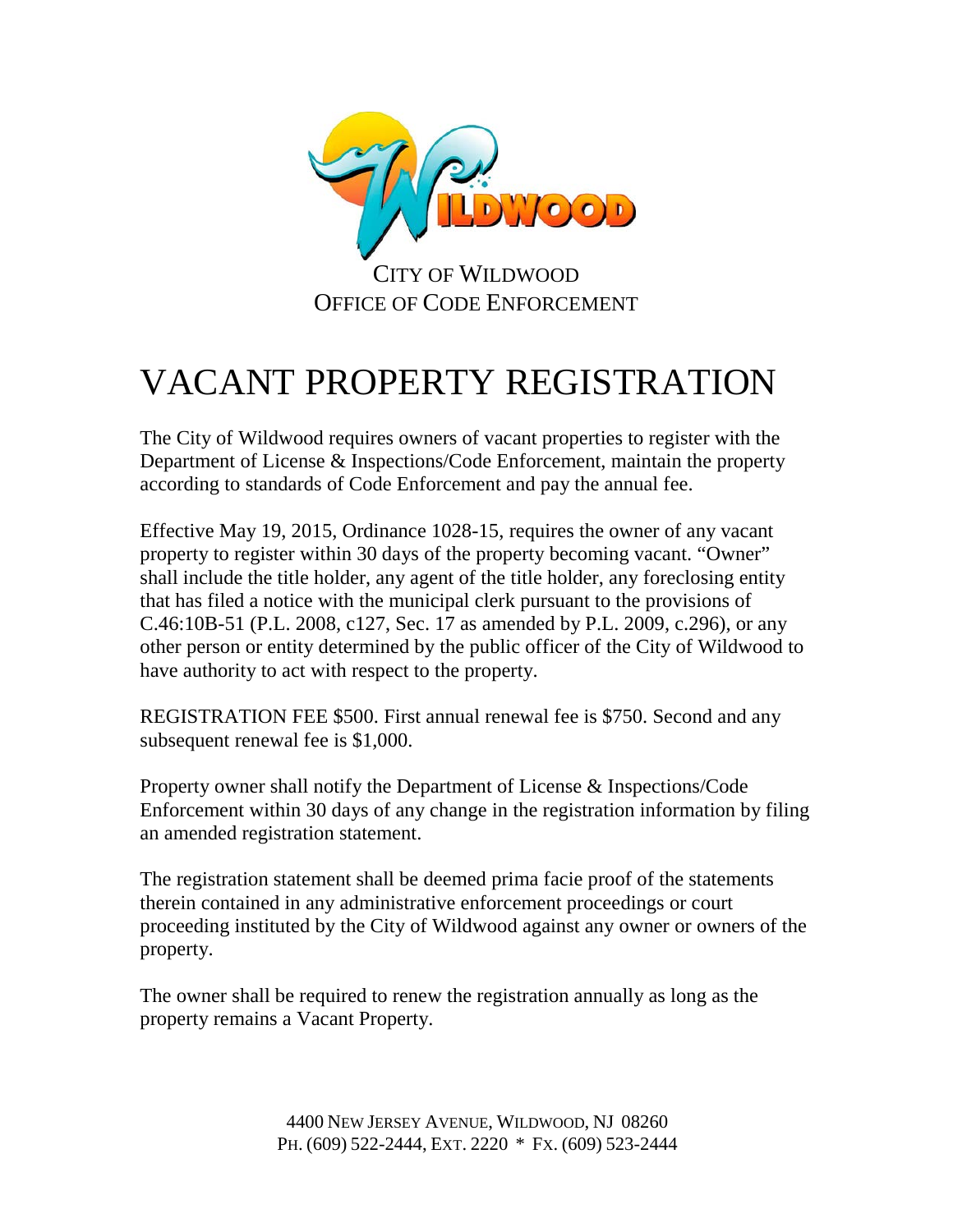# VACANT PROPERTY REGISTRATION

| 1) Owners Name                                                                                                                |  |      |  |
|-------------------------------------------------------------------------------------------------------------------------------|--|------|--|
|                                                                                                                               |  |      |  |
| $City$ $City$ $State$ $Zip$                                                                                                   |  |      |  |
|                                                                                                                               |  |      |  |
|                                                                                                                               |  |      |  |
| 2) Agents Name or Managers Name                                                                                               |  |      |  |
|                                                                                                                               |  |      |  |
|                                                                                                                               |  |      |  |
|                                                                                                                               |  |      |  |
| 3) Name of Corporation                                                                                                        |  |      |  |
| Principal Owner                                                                                                               |  |      |  |
|                                                                                                                               |  |      |  |
| City State Zip                                                                                                                |  |      |  |
|                                                                                                                               |  |      |  |
|                                                                                                                               |  |      |  |
| I hereby attest/swear that the information on this registration form is<br>accurate and complete to the best of my knowledge. |  |      |  |
|                                                                                                                               |  | Date |  |
| 4400 NEW JERSEY AVENUE, WILDWOOD, NJ 08260<br>PH. (609) 522-2444, EXT. 2220 * FX. (609) 523-2444                              |  |      |  |